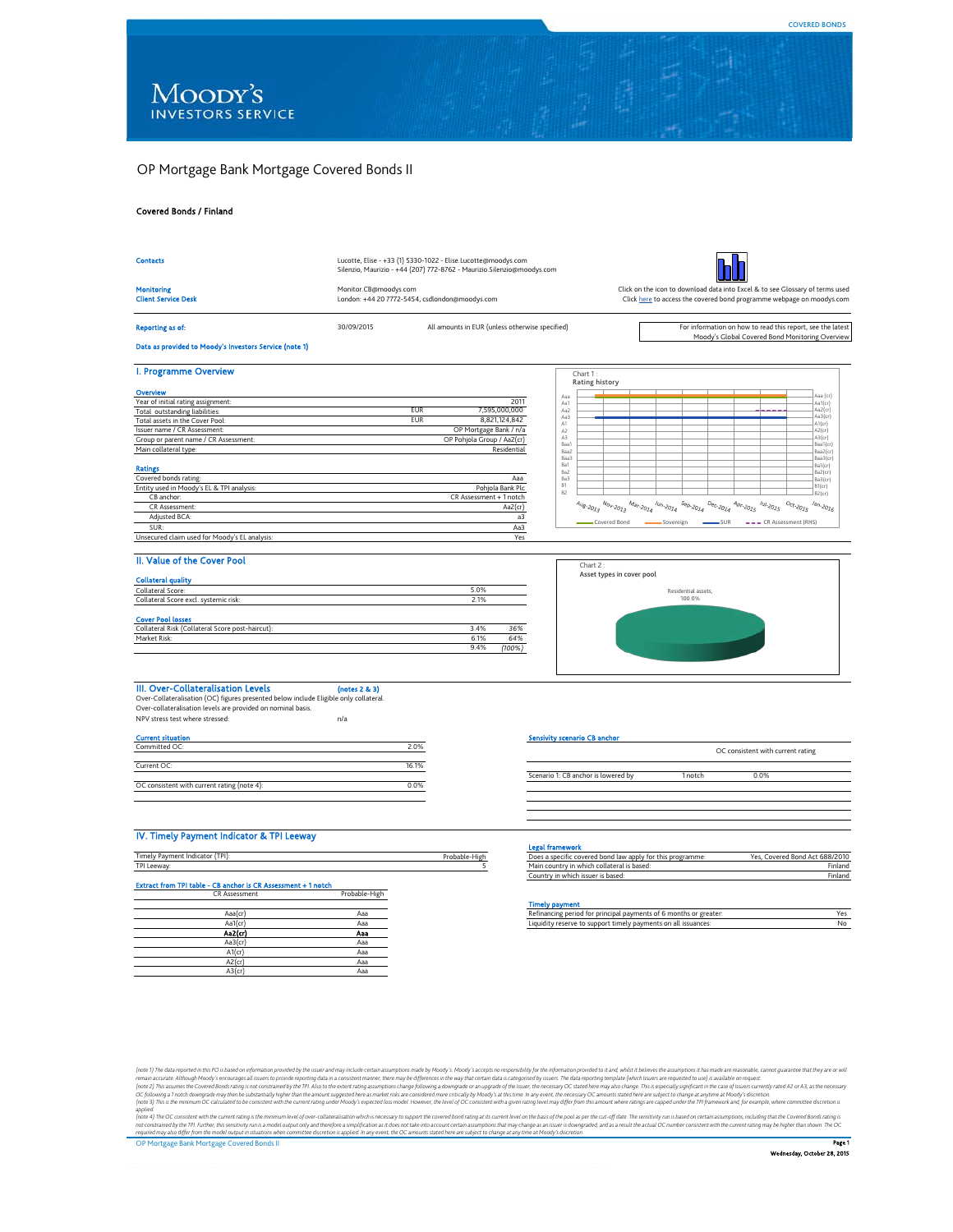#### V. Asset Liability Profile

| <b>Interest Rate &amp; Duration Mismatch (note 5)</b> |           | <b>Swap Arrangements</b>                       |     |
|-------------------------------------------------------|-----------|------------------------------------------------|-----|
| Fixed rate assets in the cover pool:                  | 0.7%      | Interest rate swap(s) in the Cover Pool:       | Yes |
| Fixed rate covered bonds outstanding:                 | 97.0%     | Intra-group interest rate swap(s) provider(s): | Yes |
| WAL of outstanding covered bonds:                     | 3.4 years | Currency swap(s) in the Cover Pool:            | No  |
| WAL of the cover pool:                                | 6.7 years | Intra-group currency swap(s) provider(s):      | No  |







### VI. Performance Evolution

| Chart 6:<br><b>Collateral Score</b> |         |         |         |         |
|-------------------------------------|---------|---------|---------|---------|
| 6%                                  |         |         |         |         |
| 5.0%<br>5%                          | 5.0%    | 5.0%    | 5.0%    | 5.0%    |
|                                     |         |         |         |         |
| 4%                                  |         |         |         |         |
| 3%                                  |         |         |         |         |
|                                     |         |         |         |         |
| 2%                                  |         |         |         |         |
| 1%                                  |         |         |         |         |
|                                     |         |         |         |         |
| 0%                                  |         |         |         |         |
| Q3 2014                             | Q4 2014 | Q1 2015 | Q2 2015 | 03 2015 |



This publication does not announce a credit rating action. For<br>any credit ratings referenced in this publication, please see the<br>ratings tab on the issuer/entity page on <u>www.moodys.com</u><br>for the most updated credit rating

(note 5) This assumes no prepayment.<br>(note 6) Based on pricipal (bow snly. ksumptions include no prepayments, principal collections limited to the portion of assets that make up the amount of the liabilities plus committed

OP Mortgage Bank Mortgage Covered Bonds II P**age 2** and the control of the control of the control of the control of the control of the control of the control of the control of the control of the control of the control of t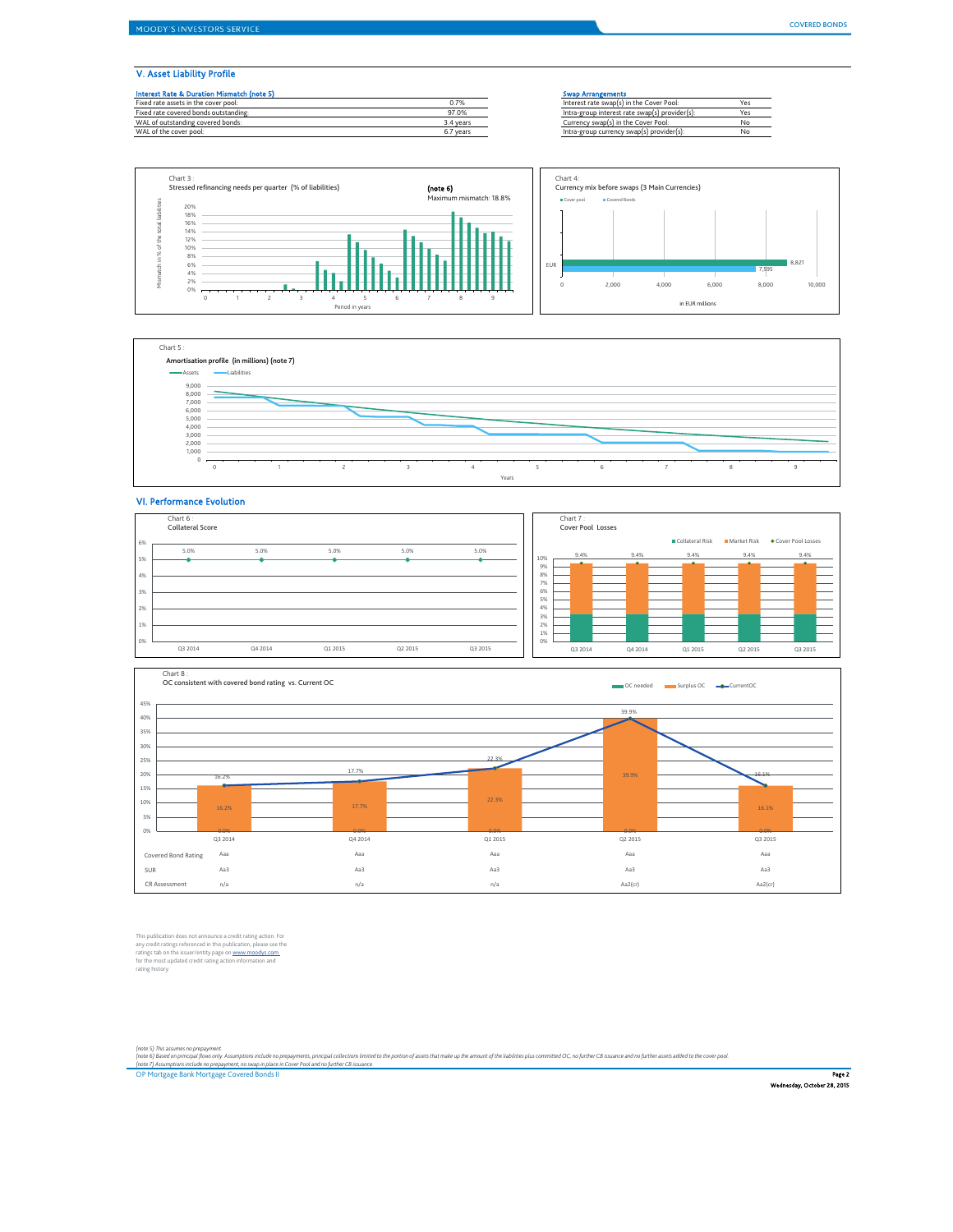## VII. Cover Pool Information - Residential Assets

| Overview                       |               | <b>Specific Loan and Borrower characteristics</b>           |      |
|--------------------------------|---------------|-------------------------------------------------------------|------|
| Asset type:                    | Residential   | Loans with an external guarantee in addition to a mortgage: | n/a  |
| Asset balance:                 | 8,821,124,842 | Interest only Loans:                                        | 0.0% |
| Average loan balance:          | 51,854        | Loans for second homes / Vacation:                          | 0.1% |
| Number of loans:               | 170,114       | Buy to let loans / Non owner occupied properties:           | 0.0% |
| Number of borrowers:           | 219,000       | Limited income verified:                                    | 0.0% |
| Number of properties:          | 172,345       | Adverse credit characteristics (**):                        | 0.0% |
| WA remaining term (in months): | 154           |                                                             |      |
| WA seasoning (in months):      | 68            | Performance                                                 |      |
|                                |               | Loans in arrears $( \geq 2$ months - < 6 months):           | 0.0% |
| <b>Details on LTV</b>          |               | Loans in arrears ( $\geq 6$ months - < 12months):           | 0.0% |
| WA unindexed LTV (*):          | 52.0%         | Loans in arrears $( \geq 12$ months):                       | 0.0% |

| WA indexed LTV:                          | 47.0%        | Loans in a foreclosure procedure:                      | 0.0% |
|------------------------------------------|--------------|--------------------------------------------------------|------|
| Valuation type:                          | Market Value |                                                        |      |
| I TV threshold:                          | 70.0%        | <b>Multi-Family Properties</b>                         |      |
| lunior ranks:                            | n/d          | Loans to tenants of tenant-owned Housing Cooperatives: | n/a  |
| Prior ranks:                             | 0.0%         | Other type of Multi-Family loans (***):                | n/a  |
| n/d: information not disclosed by Issuer |              |                                                        |      |

*n/d: information not disclosed by Issuer n/a: information not applicable*

| Asset type:                    | Residential   | Loans with an external guarantee in addition to a mortgage: | n/a  |
|--------------------------------|---------------|-------------------------------------------------------------|------|
| Asset balance:                 | 8,821,124,842 | Interest only Loans:                                        | 0.0% |
| Average loan balance:          | 51,854        | Loans for second homes / Vacation:                          | 0.1% |
| Number of loans:               | 170,114       | Buy to let loans / Non owner occupied properties:           | 0.0% |
| Number of borrowers:           | 219,000       | Limited income verified:                                    | 0.0% |
| Number of properties:          | 172,345       | Adverse credit characteristics (**):                        | 0.0% |
| WA remaining term (in months): | 154           |                                                             |      |
| WA seasoning (in months):      |               | Performance                                                 |      |
|                                |               | Loans in arrears ( $\geq$ 2months - < 6months):             | 0.0% |
| ails on LTV                    |               | Loans in arrears ( $\geq 6$ months - < 12months):           | 0.0% |
| WA unindexed LTV (*):          | 52.0%         | Loans in arrears ( $\geq$ 12months):                        | 0.0% |
| WA indexed LTV:                | 47.0%         | Loans in a foreclosure procedure:                           | 0.0% |
| Valuation type:                | Market Value  |                                                             |      |

### Multi-Family Properties

| lunior ranks: | nıc  | Loans to tenants of tenant-owned Housing Cooperatives: |  |
|---------------|------|--------------------------------------------------------|--|
| Prior ranks:  | 0.0% | er type of Multi-Family loans (*'                      |  |
| .             |      |                                                        |  |

Chart B: Chart A: Balance per LTV-band Percentage of residential assets ■ Unindexed LTV Indexed LTV 40% 36.3% 35% - 31.6%<mark></mark> 30% 15% 20% 25% 17.4% 19.4% 16.3% 19.4% 19.5%  $16.3\frac{9}{14}$ .7% 9.2% 10% 6.5%  $5%$  $\begin{array}{|c|c|c|c|c|c|c|c|} \hline &3.3\% &4\% &4.3\% &5.3\% & 0.3\% & 0.3\% & 0.2\% & 0.4\% \\ \hline \hline \end{array}$ 2.4% 0.8% 0.3% 0.1%  $\overline{1}$ 0%  $70506$  $O\cdot\mathsf{M}^{O^0|o}$ 10.80% 80.85% 85.90%  $90.95^{\circ / o}$ 95-100% Residential 40.50% 50.60%  $60^{10^{00}}$ Assets 100.0% Chart C: Time line evolution of pool's LTV Chart D: Interest rate type ■ % of the pool with Indexed LTV>=80% Indexed WA LTV Indexed WA LTV 80% 120% 99.3% 80%  $100\%$  –  $\frac{52.0\%}{2.0\%}$  55.6% 55.7% 55.0% 54.0% 54.0% 52.0% 52.0% 55.0% 60% 60% 40% 60% 80% 52.0% 49.0% 49.0% 47.0% 47.0% 40%  $40'$ 20%  $\overline{a}$ 20% 0.0% 0.0% 0.6%<br>1.6% 0.0% 0.6% 0.6%  $20<sup>6</sup>$ 0% 3.1% 8.8% 9.2% 8.6% 6.0% 4.9% 3.9% 3.7% Floating 0% Q4 2013 Q1 2014 **Q22014** Q3 2014 Q42014 **Q12015** 22015 032015 0% Chart F: Chart E: Seasoning (in months) Main country regional distribution 28.2% 30% 60% 51.3% 25% 50% 20% 40% 15% 11.2% 9.6% 9.2% 9.7% 15.7% 20.6% 20% 30% 10% 5.6% 4.8% 4.5% 3.6% 3.0% 2.8% 2.7% 2.4% 2.4% 2.2% 2.1% 1.7% 1.3% 1.3% 0.7% 0.7% 5%  $10\%$   $-2.6\%$ O% ive of the control private of the control interaction of the control of the control private private private private speech the control of the control control control of the control of the control of the control of the cont  $\lambda^2$  $\sqrt{2\cdot\frac{2^{k}}{k}}$  $2^{h} \cdot \frac{3^{6}}{3^{6}}$   $3^{6} \cdot \frac{10^{0}}{3^{6}}$  $60^{\circ}$ 

(note \*) may be based on property value at time of origination or further advance or borrower refinancing.<br>(note \*\*\*) Typically borrowes with a previous personal bankuptcy or borrowers with record of court claims at time o

OP Mortgage Bank Mortgage Covered Bonds II Page 3